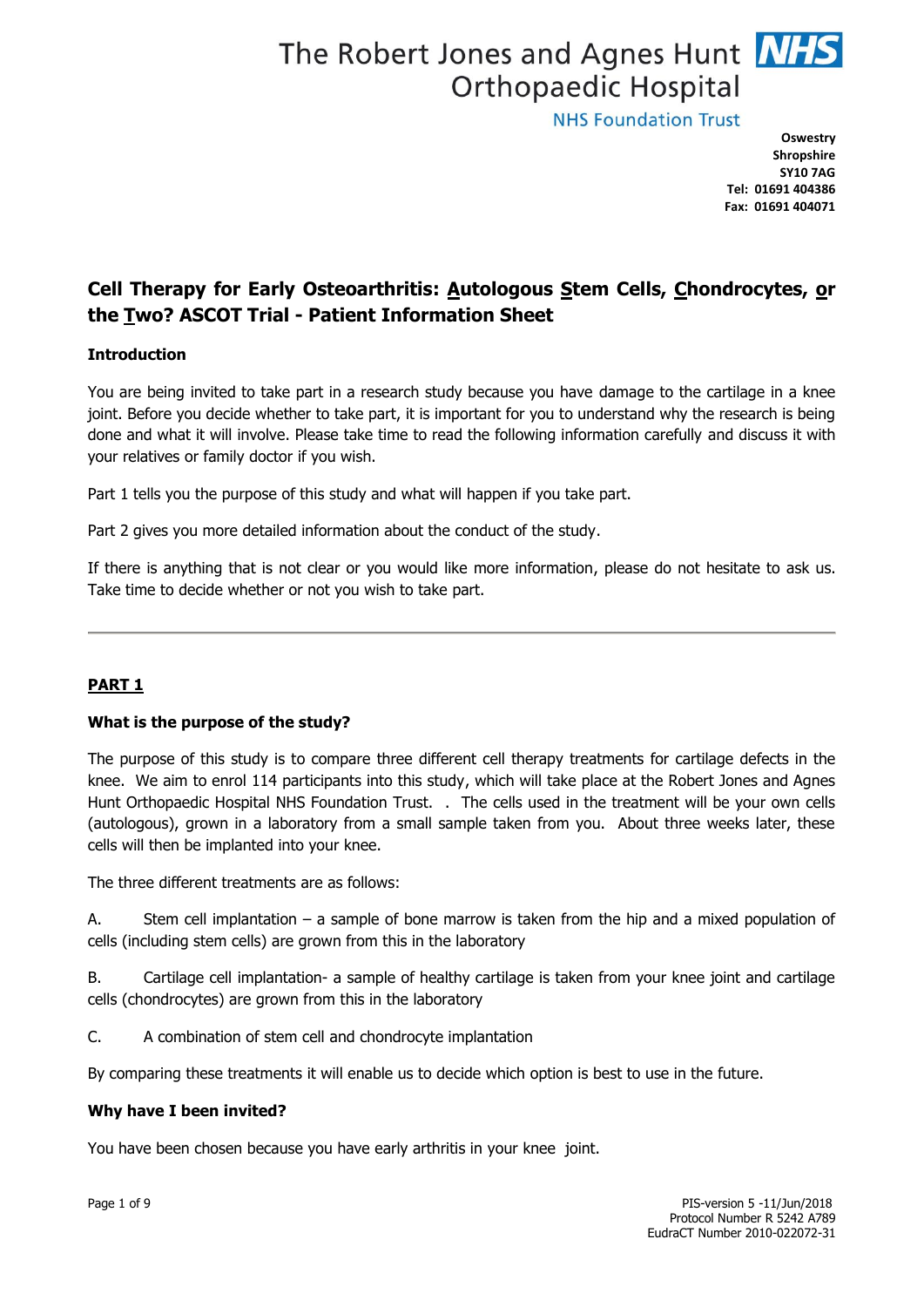# **Do I have to take part?**

No. It is up to you to decide whether or not to take part. We will describe the study and go through this information sheet which you may keep and discuss with others. We will then ask you to sign a consent form to show that you have agreed to take part. You are free to withdraw at any time, without giving a reason. A decision to withdraw at any time, or a decision not to take part, will not affect the standard of care you will receive.

# **What will happen to me if I take part?**

The research study will last about 20 years. You will be involved in the research study for as long as it continues, which may involve some extra visits to the hospital or your own GP. This is explained below.

The type of research you are being invited to take part in is a randomised trial. Sometimes we don't know which way of treating patients is best. To find out, we need to compare different treatments. We put people into groups and give each group a different treatment. The results are compared to see if one is better. To make sure the groups are the same to start with, each patient is put into a group randomly (by chance) using a computer programme, which will allocate you to one of the treatment groups described on the previous page (A, B or C). You will not be told which treatment group you have been allocated to. You have an equal chance of being allocated to any one of the three groups. Please note that once you have entered the trial and your treatment option has been randomised, you are not able to move to another treatment group within the trial protocol.

# Before your surgery

All patients who have cell treatments in the UK must have a blood test for HIV, Hepatitis B, Hepatitis C, syphilis and human T-lymphotrophic virus (HTLV I & II). This will require you to donate 10ml of blood (about 2 teaspoons). This is routine clinical practice and, if your surgeon feels you may be suitable for cell therapy, will be done as part of your first consultation. If you have a positive result you will not be able to have cell therapy or take part in this clinical trial and your surgeon will discuss this with you. Counselling will be available to you before and after the test if you wish.

If you have not already had an MRI and/or CT scan as part of your diagnosis, we will ask you to have one. This will help to identify where the damaged cartilage is in your knee and how severe it is. Again, this is routine clinical practice.

A research nurse will discuss the trial with you and answer any questions you may have. You will have the opportunity to discuss the clinical trial with your surgeon, your GP and your family. Once you have made a decision to take part, you will be asked to sign a consent form.

You will be asked to complete questionnaires to assess your joint function, pain and general health. . You will then be allocated to one of the three treatment groups A, B or C and placed on a waiting list until it is time for your first procedure. You may be asked to provide a sample of blood at this point (approximately 100mls or half a cup full) to use in the laboratory to help your cells to grow (known as feeding the cells).

We will also ask you to have an extra MRI and CT scan close to the time of your surgery. This will provide us with more detailed information about the condition of your knee cartilage.

If you are a female of childbearing potential you will be required to have a urine pregnancy test prior to the first stage of surgery. If you are found to be pregnant you will not be able to take part in the trial at this time.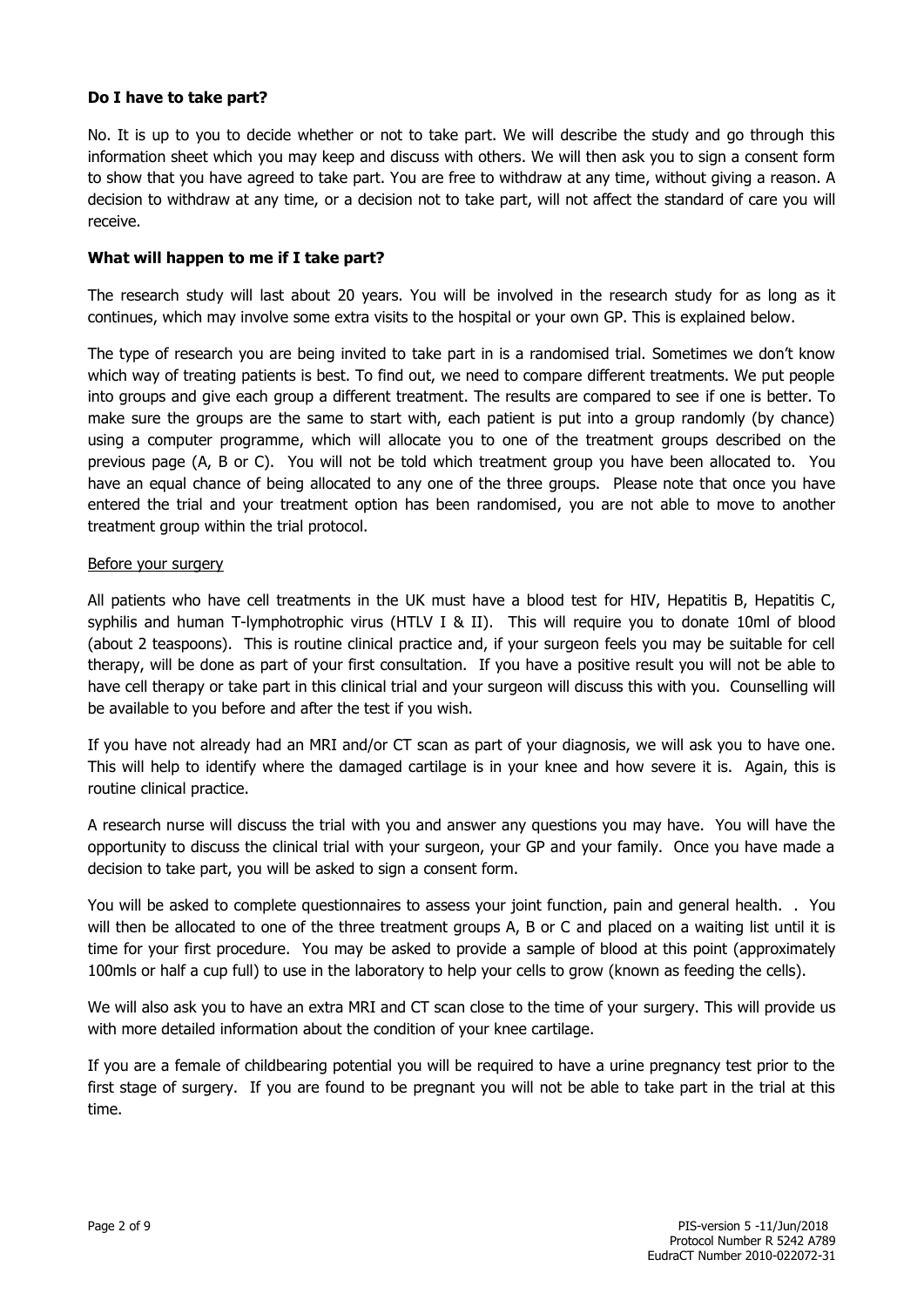# The 1st operation (cell harvest procedure)

Your first procedure will be a keyhole (arthroscopic) examination of your knee performed under general anaesthetic. It is usually done as a day case, however you will be required to attend the hospital the day before this to provide some blood (approximately 100mls or half a cup full) to use in the laboratory to help your cells to grow (known as feeding the cells).

At the same time, depending on which treatment group you have been allocated to, you will also have **one or both** of the following cell harvesting procedures:

(a) A bone marrow biopsy where a fine needle will be inserted into your pelvis to extract tissue containing stem cells.

(b) A biopsy of healthy cartilage containing cartilage cells taken from your knee during the arthroscopy.

If you are allocated to the group receiving cartilage cells (chondrocytes) only, you will also be given 1 or 2 small skin incisions, approximately 5mm in length, above the pelvic bone so that you remain unaware of which type of cells have been harvested.

Soft tissue found beneath the knee cap (infrapatella fat pad) and attached synovium tissues that are routinely removed for some patients as part of the preparation of the joint for cell implantation, along with any other waste surgical tissue, will also be collected during the surgical procedure

These are a valuable resource for research. If you agree, we would like to collect and store these together with a sample of your blood and synovial fluid to use for histology and biochemical tests and possibly for genetic analysis.

# Between the  $1<sup>st</sup>$  and  $2<sup>nd</sup>$  operations

The extracted cells will then be grown in the laboratory for around three weeks. Everyone's cells grow at different rates. If your cells grow more quickly than expected we may need you to provide an extra sample of blood to feed your cells with. If your cells grow very quickly we may need to bring the date of your stage 2 surgery forward in order to use the cells at their optimum condition. Driving cars and using machines may be restricted during the rehabilitation period after the harvest procedure.

We will give you a diary to record any symptoms you may experience and medications you are taking.

# The 2<sup>nd</sup> operation

Your second operation will be to implant the cells into your knee, and takes place around three weeks after the cell harvesting procedure. This is an open-knee procedure and you will remain in hospital for a few days afterwards. During this procedure we will collect synovial fluid, waste joint tissue and a blood sample again with your permission. We would also like to retain a small number of your grown cells for examination. This may require that your samples will be sent in an anonymised form to collaborators in other research institutes, for example, Aberdeen.

During the harvesting or implantation of your cells, pictures and/or videos may be taken of the procedure for your medical records. These may also be used for teaching purposes for other orthopaedic surgeons and by the research team, but they will be anonymised.

# After the 2<sup>nd</sup> operation (cell implantation procedure)

You may not be able to drive a car for 6 weeks after this procedure and you will also need to use crutches during this time or limit the range of motion of your knee, depending on the location of your cartilage defect. You will need to follow the rehabilitation guidance given to you by your physiotherapist. Cartilage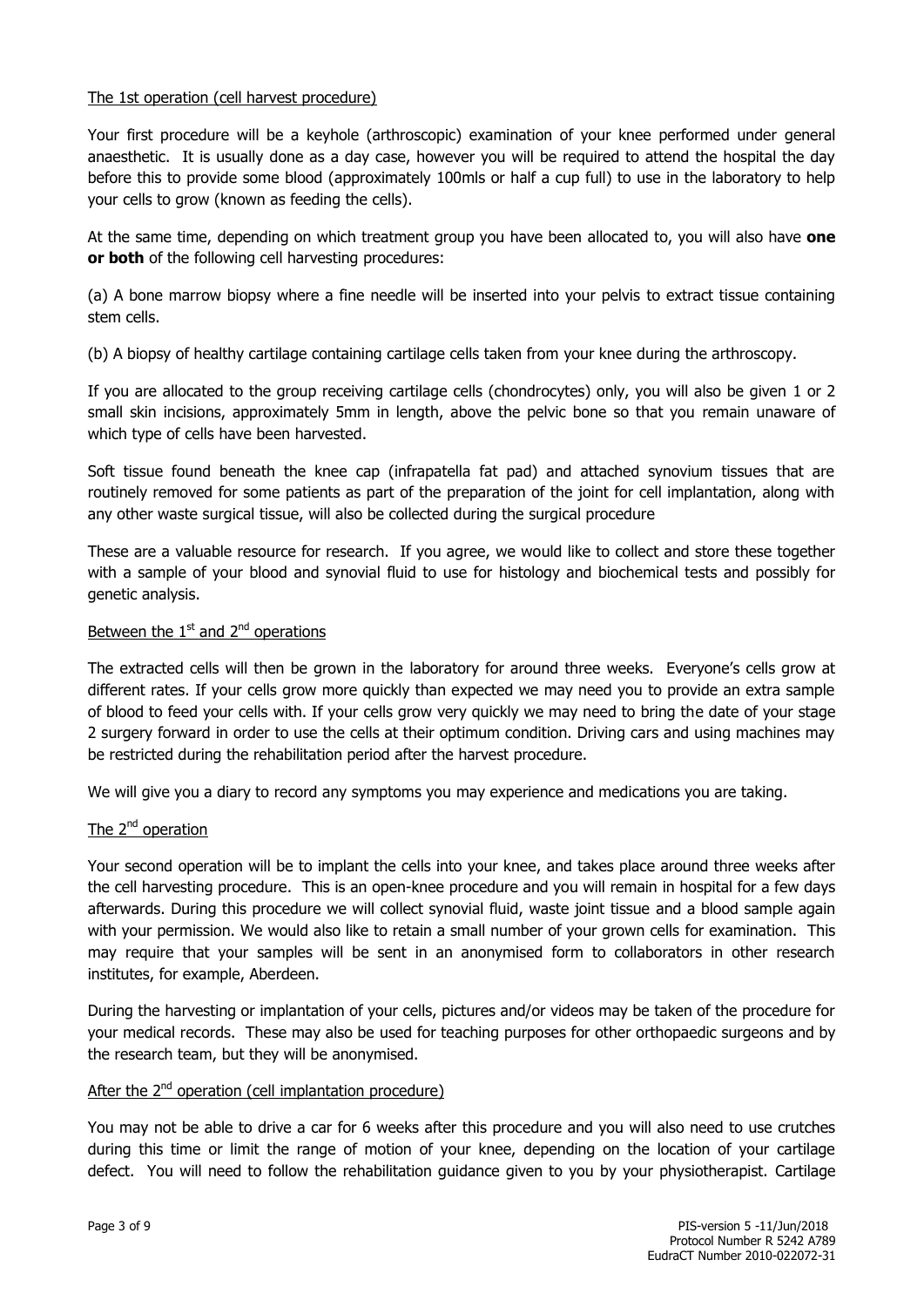repair using this procedure is a slow process and the tissue continues to mature for typically between twelve and eighteen months but may be longer.

We will give you a diary to record your progress through the rehabilitation program, and also to record any symptoms you may experience and medications you are taking. The research nurse will contact you a week after you are discharged from hospital following the cell implantation to see how you are feeling and to take a note of any symptoms you may have had since the surgery.

At Approximately 2, 12 and 15 months after your operation, you will have an appointment to come to the clinic for your routine follow-up. To track your progress you will be asked at each of these appointments to complete the same questionnaires as you did before your operation; you will also be given a new rehabilitation diary to complete.

Approximately 12-15 months after your procedure, you will be invited to come into hospital again for another arthroscopy. This will allow us to check how successful the treatment has been and how well the cartilage harvest site has healed. To enable us to do this, 1.8mm diameter cores of cartilage and bone (about the size of half a matchstick) will be taken at the time of your arthroscopy. We will also ask you to have another MRI and CT scan as it provides more information on the quality of repair of the cartilage and the underlying bone.

Every year for 20 years after your initial treatment, you will be sent further questionnaires. Information held by the NHS Joint Replacement and Cancer Registries may also be used to follow up your health status. If you return for further surgery on the same knee joint at a later date we would like to collect a further sample of synovial fluid and blood.

# Pregnancy/breastfeeding

If you take part in the study and think you or your partner want to become pregnant in the study duration please talk to your doctor or research nurse. This is still possible but it would be advisable not to get pregnant and/or breastfeed within the first 6 months after cell implantation. We will do a pregnancy test prior to your surgery.

# **Expenses and Payments**

You will be able to claim back travel expenses for any visits to the hospital which are not part of your routine clinical care.

# **What will I have to do?**

The study does not require much more from you than standard cartilage cell therapy. We will ask you to complete additional questionnaires, provide us with some of your blood, and undertake additional scans and arthroscopy (see above).

#### **What are the alternative treatments?**

Losing weight, taking pain killing medicine, or using dietary supplements such as Glucosamine or Cod Liver Oil have all been reported to have some benefit in early arthritis. Other surgical procedures may be used (like microfracture, debridement or washout). Eventually, you may need a joint replacement.

# **What are the possible disadvantages and risks of taking part?**

One of the main risks is that the treatment you are allocated may fail to improve your symptoms and the pain and stiffness of early arthritis may continue to worsen. After surgery, you will have to follow a rehabilitation program for approximately one year, allowing your knee to heal well. Your doctor and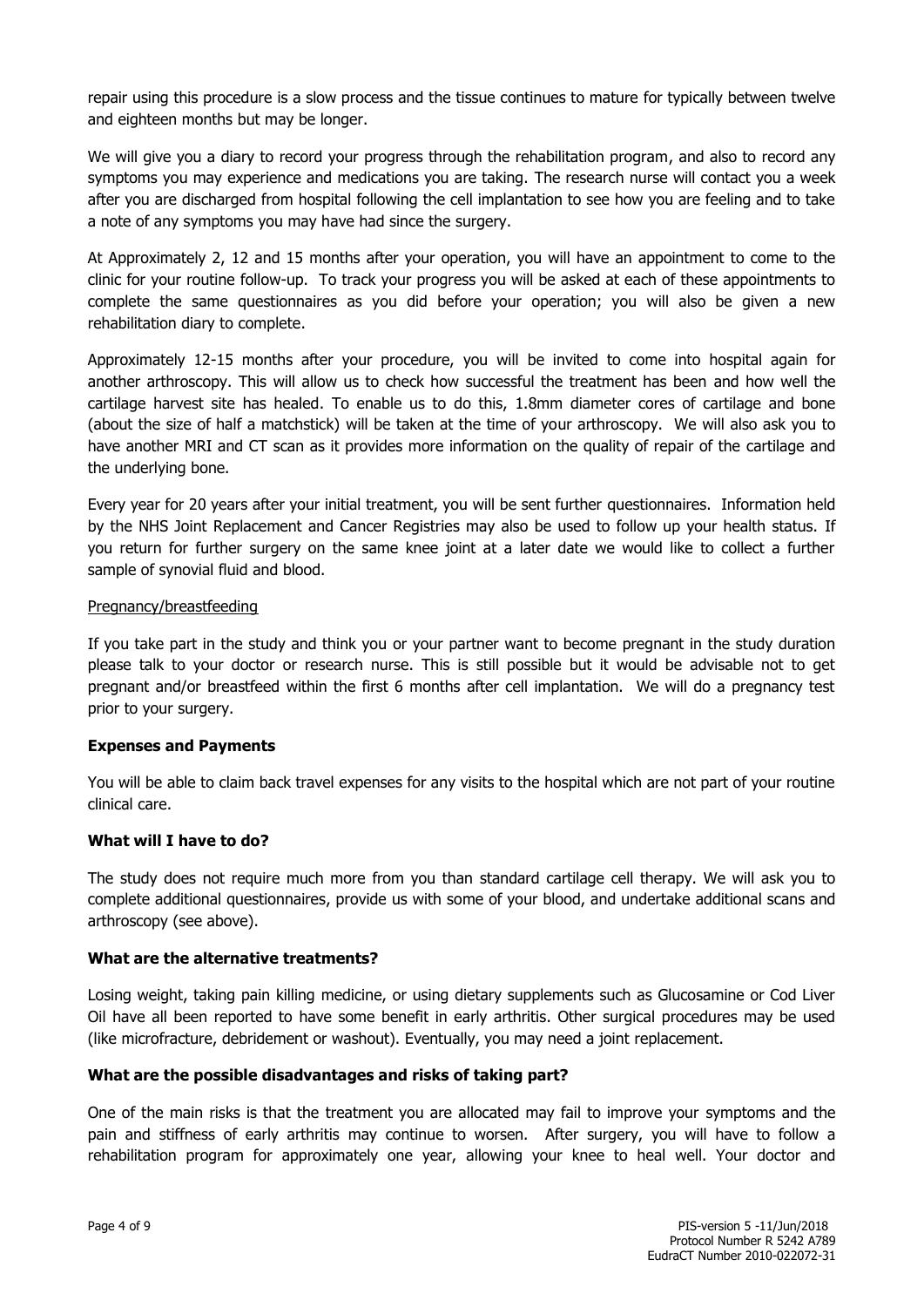physiotherapist will give you more details on your rehabilitation. If you do not follow your rehabilitation schedule, the risk of treatment failure may increase.

We do not anticipate that your arthritis will be made worse by any of the treatment options in this study.

Most side effects of cell implantation are those related to open-knee surgery such as joint pain and swelling. In general, these side effects are quite mild and disappear in the weeks following surgery.

Infection can follow any surgical procedure to a joint. This is very rare and has occurred in only 1 in 300 similar cases at our hospital. Infection may result in pain and swelling and the need for repeated arthroscopy. It may also limit future options for the treatment of arthritis.

Stiffness of the joint may result if the injected cells form scar tissue. The injection of cartilage cells has not been problematic but there is a theoretical risk of joint stiffness with large numbers of stem cells. Previous experience has shown that small numbers of stem cells released into the joint as a result of surgical treatments do not cause stiffness.

You may experience some pain at the cartilage and/or bone marrow harvest sites after the procedure. Your doctor will give you advice regarding suitable pain relief medication.

An excess of repair tissue or, more rarely, overgrowth of the patch used to secure the cells in place may cause pain in the knee. An arthroscopy may be necessary to trim this tissue.

There may be a risk of an allergic reaction to some of the products used in the cell culture procedure, so please let us know if you have any allergies.

Concerns have been raised in the past that stem cells may cause cancers. Our previous experience and knowledge has not found an increased risk of cancer from cell therapy treatment, however, we will be collecting information on any diagnoses of cancer for 20 years following your treatment.

The rates of cell growth varies between individuals and it is possible that your cells will fail to grow sufficiently to produce enough for implantation. Cell numbers are monitored throughout the culture period and we will let you know, as soon as possible, if we think there may be too few cells for your procedure to take place. Your surgeon will discuss the alternative options available with you.

# **What is an MRI and CT scan?**

MRI stands for Magnetic Resonance Imaging and will give us detailed pictures of the cartilage and other soft tissue in your knee. An MRI scan uses a strong magnetic field and radio waves to create these pictures; it does not use ionising radiation (X-rays). There is very little risk associated with an MRI scan.

CT stands for Computed Tomography and uses special X-ray equipment and sophisticated computers to create more detailed pictures of your knee than other imaging procedures. The amount of radiation you would receive in this study, if a CT scan was performed, is equivalent to approximately one seventh of the annual natural background radiation in the UK.

Both procedures are non-invasive and painless, although women should inform the radiographer if there is any possibility that she may be pregnant before having the scan.

# **What are the possible benefits of my taking part?**

Although we cannot promise that the study will help you, the information we get might help improve the treatment of other people with arthritis. You will receive information and feedback about the procedure you have been allocated.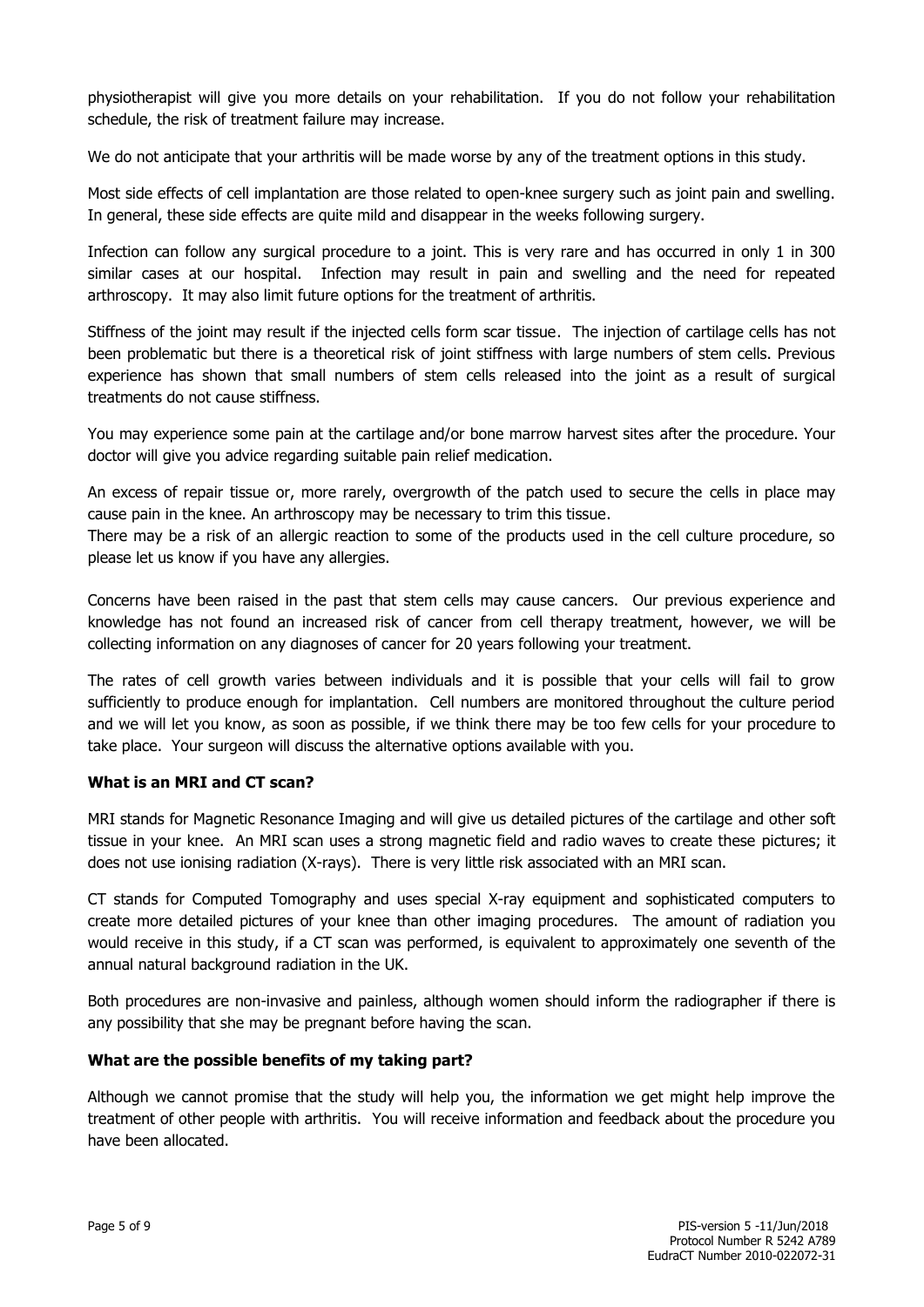# **What if there is a problem?**

If you have a problem, this can be discussed with your surgeon (Mr T. Smith 01691 664849; Mr S Roberts 01691 404094, Mr P Gallacher 01691 404849, Mr P Jermin 01691 404167).

# **Will my taking part in the study be kept confidential?**

Yes. All the information about your participation in this study will be kept confidential. The details are included in Part 2.

If the information in Part 1 has interested you and you are considering taking part, then please read the additional information in Part 2 before making any decision.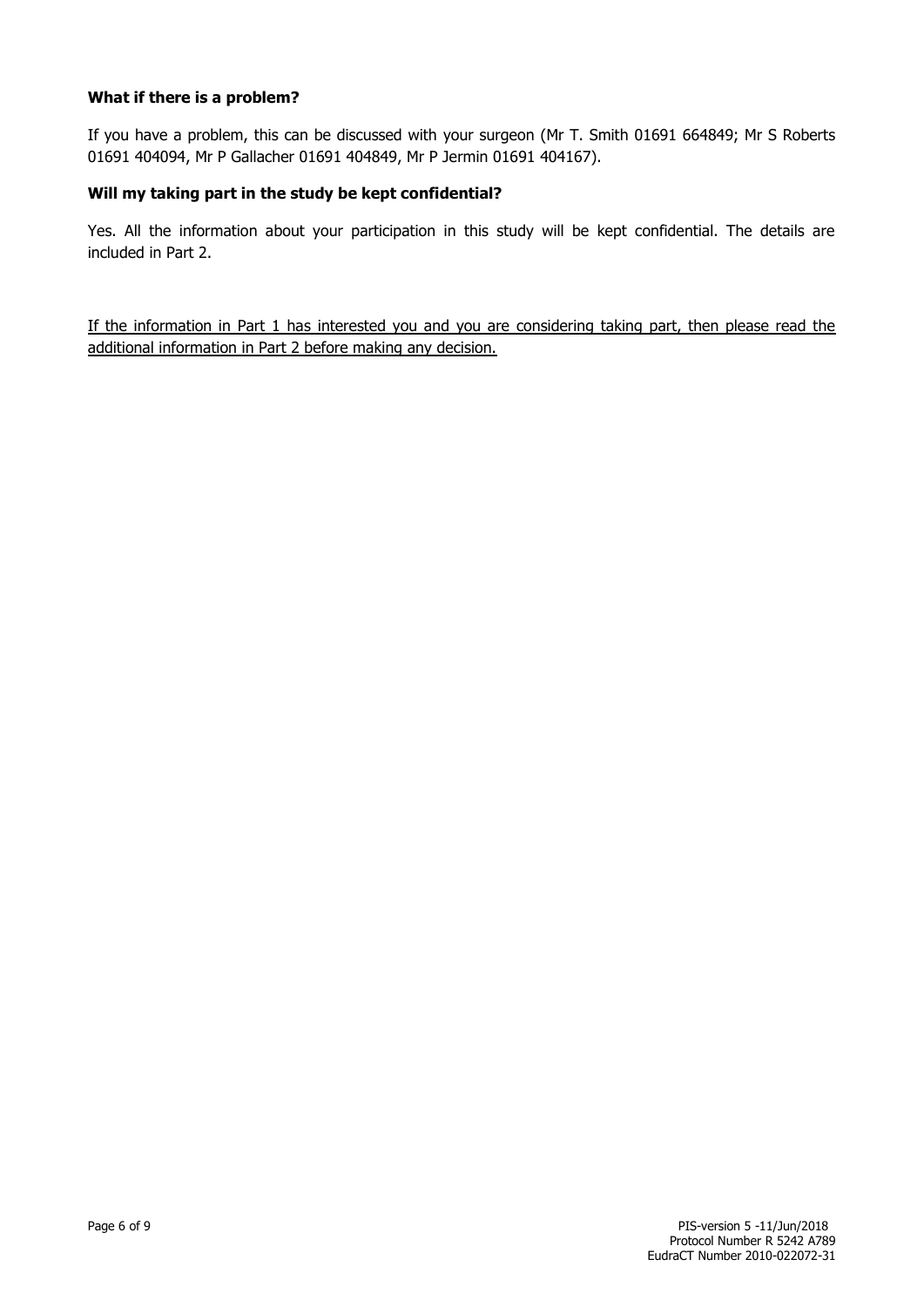# **PART 2**

# **What if relevant new information becomes available?**

Sometimes we get new information about the treatments being studied. If this happens, your research doctor will tell you and discuss whether or not you should continue in the study. If you decide not to carry on, your research doctor will make arrangements for your care to continue. If you decide to continue in the study, you may be asked to sign an updated consent form.

# **What will happen if I don't want to carry on with the study?**

You are free to withdraw from the study without giving a reason. A decision to withdraw at any time will in no way affect the standard of care you receive. If you withdraw from the study, we will keep the samples already collected with your consent and the data generated from them, but no further data or tissue would be collected and no further research procedures would be carried out.

# **What if there is a problem?**

# **Complaints**

If you have a concern about any aspects of this study please contact the researchers who will do their best to answer your questions directly or they will liaise with your clinician. Please phone 01691 404664 or 01691 404660.

If you remain unhappy and wish to complain formally, you can do this through the NHS Complaints Procedure. Details can be obtained from the Trust.

# Harm

In the event that something does go wrong and you are harmed during the research study, there are no special compensation arrangements. If you are harmed and this is due to someone's negligence, then you may have grounds for a legal action for compensation against the NHS Trust but you may have to pay your legal costs. The normal NHS complaints mechanisms will still be available to you if appropriate.

# **Will my taking part in this study be kept confidential?**

All personal information which is collected about you during the course of the research will be kept strictly confidential. Data collected will be stored on a secure database according to the Data Protection Act 1998. Samples may be sent to another centre, for example to a laboratory in Philadelphia and/or Aberdeen but would be anonymised before doing so. Authorised personnel, for example, research staff, representatives from the regulatory agencies (MHRA) and research and development audit personnel (who monitor the quality of the research) will have access to the data to ensure the study protocol is being followed correctly. All will have a duty of confidentiality to you as a research participant and nothing that could reveal your identity will be disclosed outside the research site.

We also have duty to 'share' the data we collect with other researchers, in order to maximise its value for the public good. This could mean answering new questions with existing data, or combining the results of several similar studies. Only anonymous data would be shared, and your identity would not be revealed. We would like your permission to share the data we collect during this study in this way.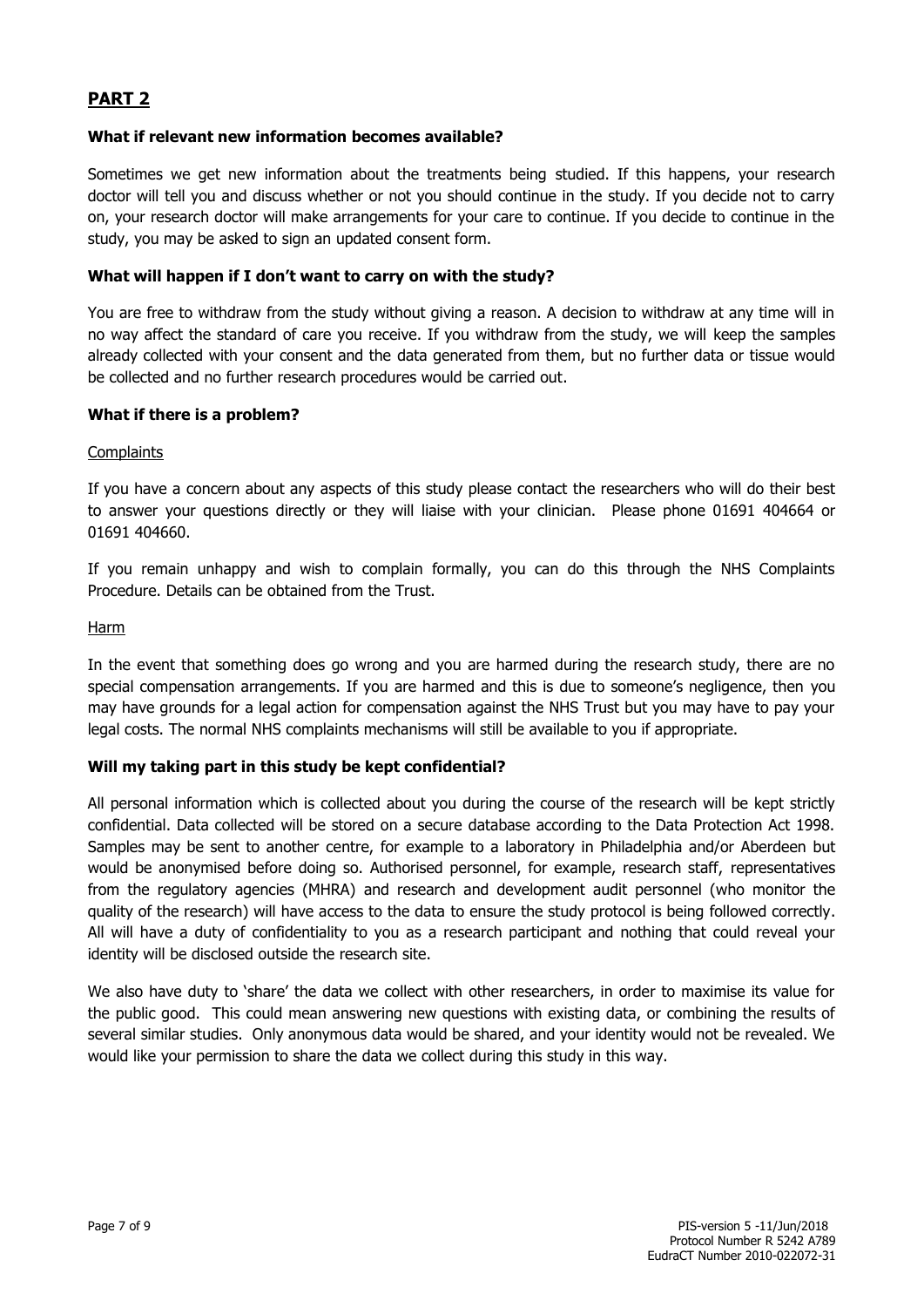# **Involvement of the General Practitioner/Family Doctor (GP)**

Your GP will be interested to know about this study so please take this information sheet with you when you next see them. As per standard hospital policy a copy of your operation and clinic notes will be sent to your GP following each attendance.

# **What will happen to any samples I give?**

Some samples may be completely used up in this research project but, if not, we will store them appropriately (dried, frozen or in fixative) for up to 20 years.

The samples may be used in ongoing research into osteoarthritis. The samples will not be used in any future research without Research Ethics Committee approval.

# **What about other research?**

Early arthritis has no proven current treatment. Researchers in the field of Orthopaedics at this hospital are very keen to search for a solution and to understand the process of arthritis. You may therefore have the opportunity to help with other studies. However, you do not have to take part in these studies. A decision not to take part will not affect the standard of care you receive.

# **Will any genetic tests be done?**

No genetic tests are required for the study itself, but we may like to perform some genetic analysis in the future. This will involve searching for genes that are associated with arthritis. If you do not wish this aspect of the research to be carried out, then please mark the consent form appropriately.

# **What will happen to the results of the research study?**

The results generated from the study will be presented in scientific meetings and published in peer reviewed medical journals. At the end of the study you will receive a summary of the results.

# **Who is organising this research study?**

The research is organised by Mr Peter Gallacher of the Robert Jones & Agnes Hunt Orthopaedic Hospital NHS Foundation Trust.

Your doctors will not be paid for including you in the study.

# **Who has reviewed the study?**

All research in the NHS is looked at by an independent group of people called a Research Ethics Committee to protect your safety, rights, well-being and dignity. This study has received a positive opinion from the NRES committee West Midlands – Coventry and Warwickshire. The study has also received authorisation from the Medicines and Healthcare Products Regulatory Agency (MHRA).

Thank you for taking time to read this sheet and if you have any other questions which are perhaps not covered then please do not hesitate to ask.